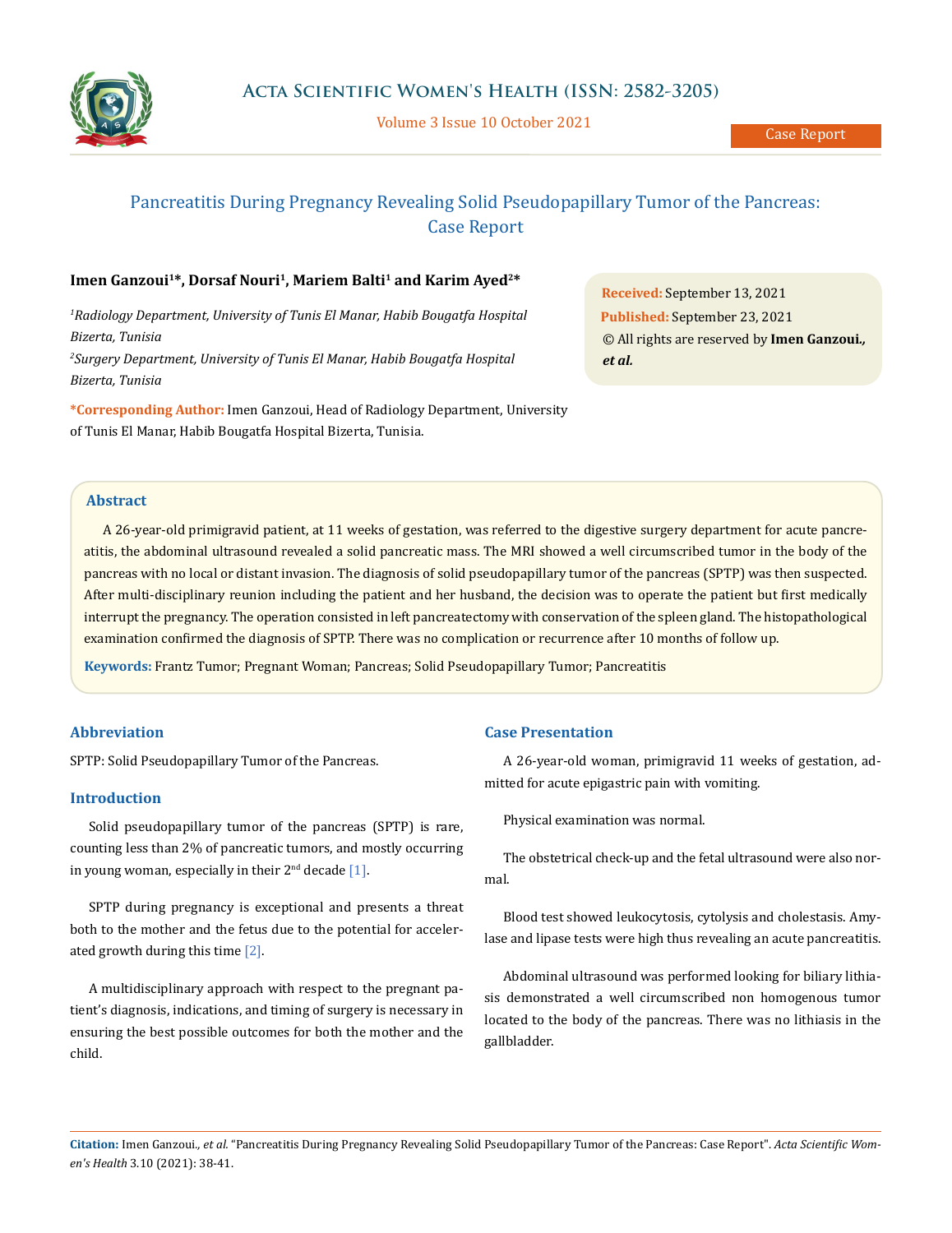Due to radiation consideration during pregnancy, an MRI was then indicated for further characterization of the mass. It revealed a solid lesion with no cystic or hemorrhagic component, located in the body of the pancreas, high intense signal on T2/T2FS weighted images, hyper intense signal on diffusion, heterogeneously enhancing after injection of contrast material progressively and mostly on the late phase, measuring about 5.5 x 4.5cm (Figure 1).





**Figure 1:** T2FS (a), T1 (b), Diffusion B1000 (c), contrast-enhanced T1-weighted images; (d): non contrast (d), arterial (e) late phase (f), well circumscribed mass in the body of the pancreas progressively enhancing with rare focal areas of necrosis.

There was no sign of metastatic location on the rest of the abdomen.

Tumor markers including carcinoembryonic antigen (CEA = 1 ng/ml), cancer antigen 125 (CA125 = 25 U/ml), and carbohydrate antigen 199 (CA199 =  $3U/ml$ ) were within normal ranges.

Theses imaging features were suggestive for either SPTP (mostly solid) or non-functional endocrine tumor of the pancreas.

After multi-disciplinary reunion with the patient and her husband consent, the pregnancy had to be medically interrupted before surgical intervention consisting of left pancreatectomy with conservation of the splenic vessels and the spleen (Figure 2).

Histological examination confirmed the diagnosis of solid pseudopapillary tumor of the pancreas.

There were no postoperative complications. There was no recurrence after a follow up of 10 months.

39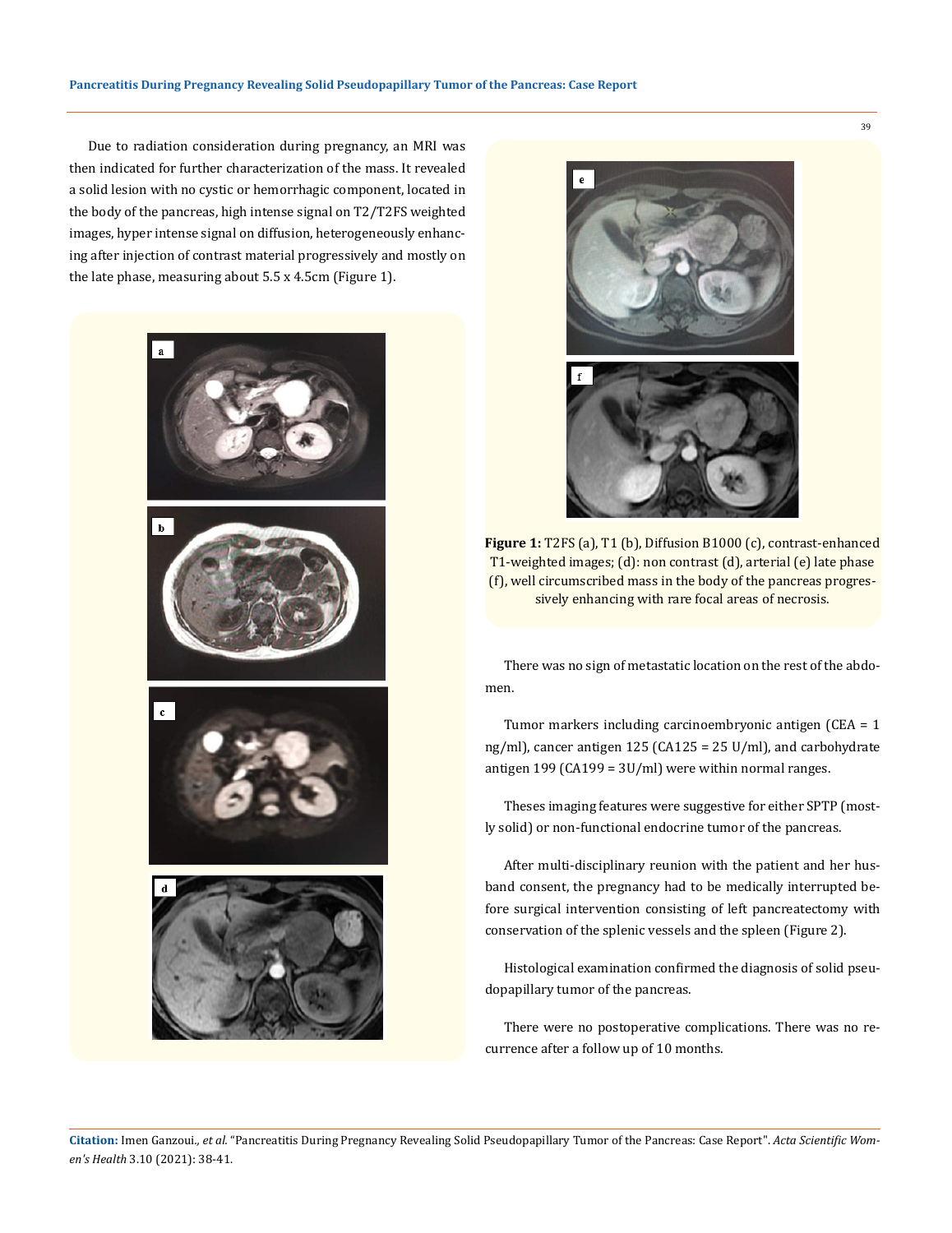

**Figure 2:** Left pancreatectomy "en bloc" with the tumor.

## **Discussion**

- SPTP was first described by Frantz in 1959 and is rare in pregnancy. To the best of our knowledge, there are only twelve cases of SPTP found and treated during pregnancy [3].
- SPTP mostly occurs in young woman, aged between 20 and 40 years old, counting for 95% [1,2].
- This tumor is located in the body and the tail of the pancreas in about 64% of cases [1].
- Symptoms are subtle and most of time non-specific. Our patient, like many of the other examples, presented with relatively vague symptoms of abdominal discomfort, nausea and vomiting. These may be falsely associated with pregnancy in patients presenting for routine prenatal care. In the absence of a focused physical examination and appropriate diagnostic workup, SPTP during pregnancy may go undetected for some time. It may be also revealed incidentally when performing imaging exam for another purpose.
- We found no previous case of pancreatitis associated with SPTP in pregnant woman in the literature.
- Imaging techniques (CT/MRI) show typically necrosis, hemorrhage, solid and cystic components [4,7].
- Diagnosis is often confirmed by histological examination using histochemistry.
- The prognosis is good, especially after complete resection, with low risk of malignancy. However, it requires a long term follow up to detect any recurrence.
- The prognosis is good, with low risk of malignancy. The malignant potential of SPTP is reported to be 10%-15% [8].
- Biopsy is not recommended if the diagnosis of SPTP is suspected due to the risk of dissemination [2].
- Histological examination after a complete resection remain the gold standard for diagnosis.
- Microscopically, tumors cells are arranged around fibrovascular stem making a pseudopapillary pattern. Focal areas of necrosis and hemorrhage are often present, and mitosis are rare.
- Positivity for progesterone receptors is sometimes reported, which may explain female predominance [6].
- • Surgery remains the cornerstone of the treatment. The technique depends on the size and the location of the tumor. Invasion of adjacent organs plays also a crucial role in determining the optimal procedure. For tumors limited to the pancreas, complete surgical resection is curative in more than 95% of cases. If there is any metastatic lesion or any recurrence, surgery is still the treatment to consider  $[1,4]$ .
- A long-term follow-up is required to detect any recurrence which occurs in about 10 to 15% and which needs surgical intervention [1,6,7].
- There is no treatment guideline for pregnant women with SPTP, and therefore, decisions on the optimal timing for surgical management can be challenging. Surgical intervention during the first trimester may be associated with spontaneous abortion or poor fetal outcome, including congenital anomalies [5].
- The second trimester is the preferred time window for surgical intervention for resecable SPTP [9].
- Several cases of ruptures of SPTP have been reported causing maternal instability during pregnancy. In this situation, emergency surgical intervention is performed, regardless of the gestational age [9].

40